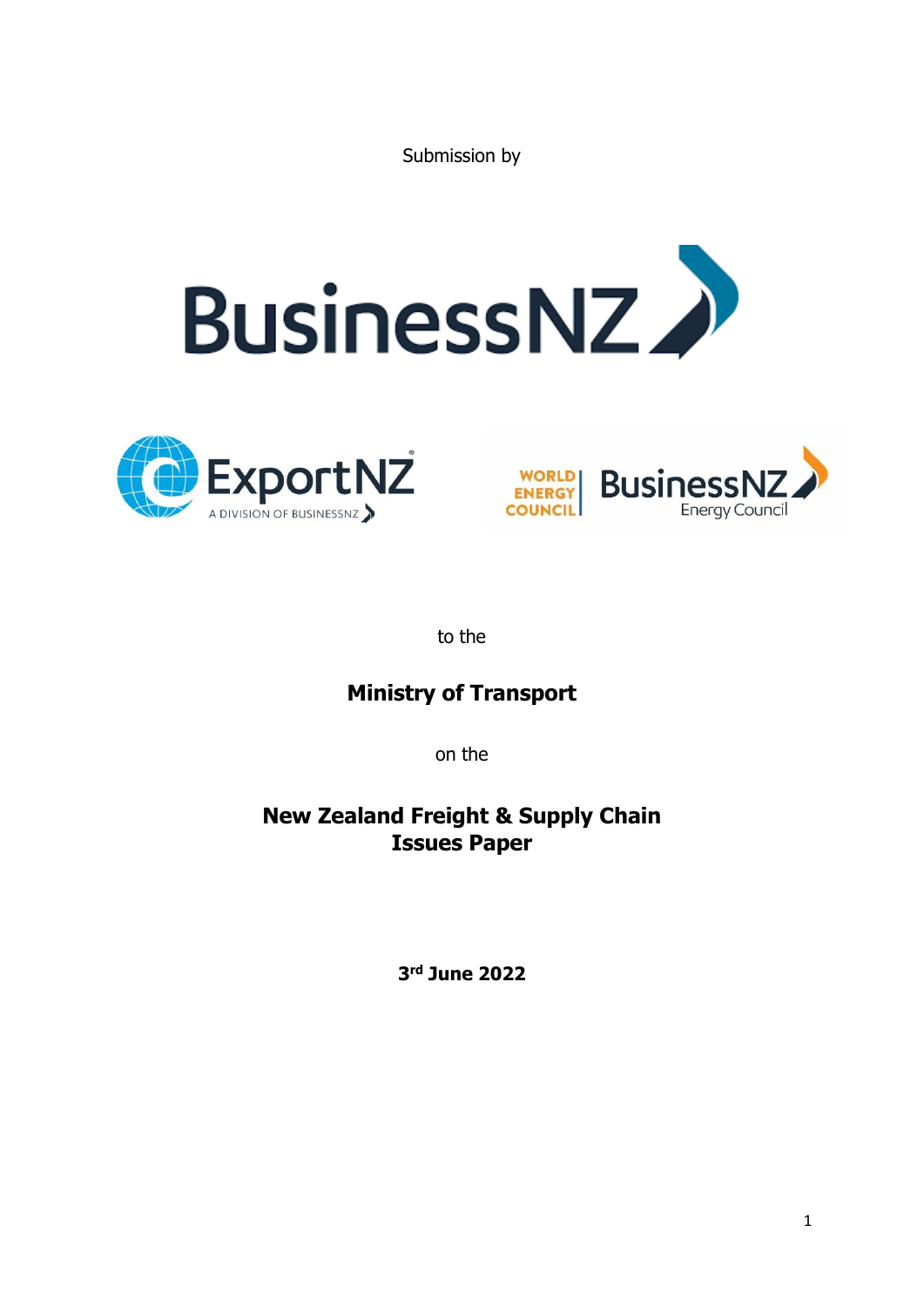#### 1. **GENERAL DISCUSSION**

- 1.1 Business New Zealand, Export New Zealand, and the BusinessNZ Energy Council (BusinessNZ) welcome the opportunity to contribute at this early stage on the Ministry of Transport (MoT) New Zealand Freight & Supply Chain issues paper.
- 1.2 Given New Zealand's distance from large international markets, and dependence on trade for economic prosperity, New Zealand Inc. needs a robust and reliable freight and supply chain system. The Covid-19 pandemic highlighted the many flow-on impacts of supply chain disruptions.
- 1.3 BusinessNZ has heard from businesses unable to receive components to complete the manufacture of their products, unable to secure container space, paying up to 400 per cent more, and having to lease warehouse space for extra storage of raw materials. In fact, 'shipping and logistics' was the number one issue for exporters according to the 2021 ExportNZ DHL Barometer. Many of these businesses were unable to increase their prices as they needed to remain globally competitive. Businesses felt the full impact of New Zealand's distance from international markets.
- 1.4 BusinessNZ agrees that there are significant opportunities to review and design the system to achieve the best outcomes for New Zealand.

#### **COMMENTS ON NEW ZEALAND FREIGHT & SUPPLY CHAIN ISSUES PAPER**

**Which of the opportunities and challenges do you believe will be most important in shaping the future of the freight and supply chain system in New Zealand and why?**

#### 2. **INVESTING IN NEW ZEALAND'S TRANSPORT NETWORK HOLISTICALLY**

- 2.1 While there is little the New Zealand government can do to fix the current disruptions to the global supply chain, ensuring that domestic supply chain systems are robust and allow businesses to be agile is key to developing a futureproof supply chain system strategy.
- 2.2 BusinessNZ would like to see investment in New Zealand's domestic freight and supply chain system prioritised. The announcement in May that the Government has committed \$30 million of funding to improve domestic shipping services, reduce emissions, improve efficiency and upgrade maritime infrastructure is a welcome start.
- 2.3 Further investment in upgrading and increasing coastal shipping and KiwiRail capacity is essential to ensuring domestic freight moves smoothly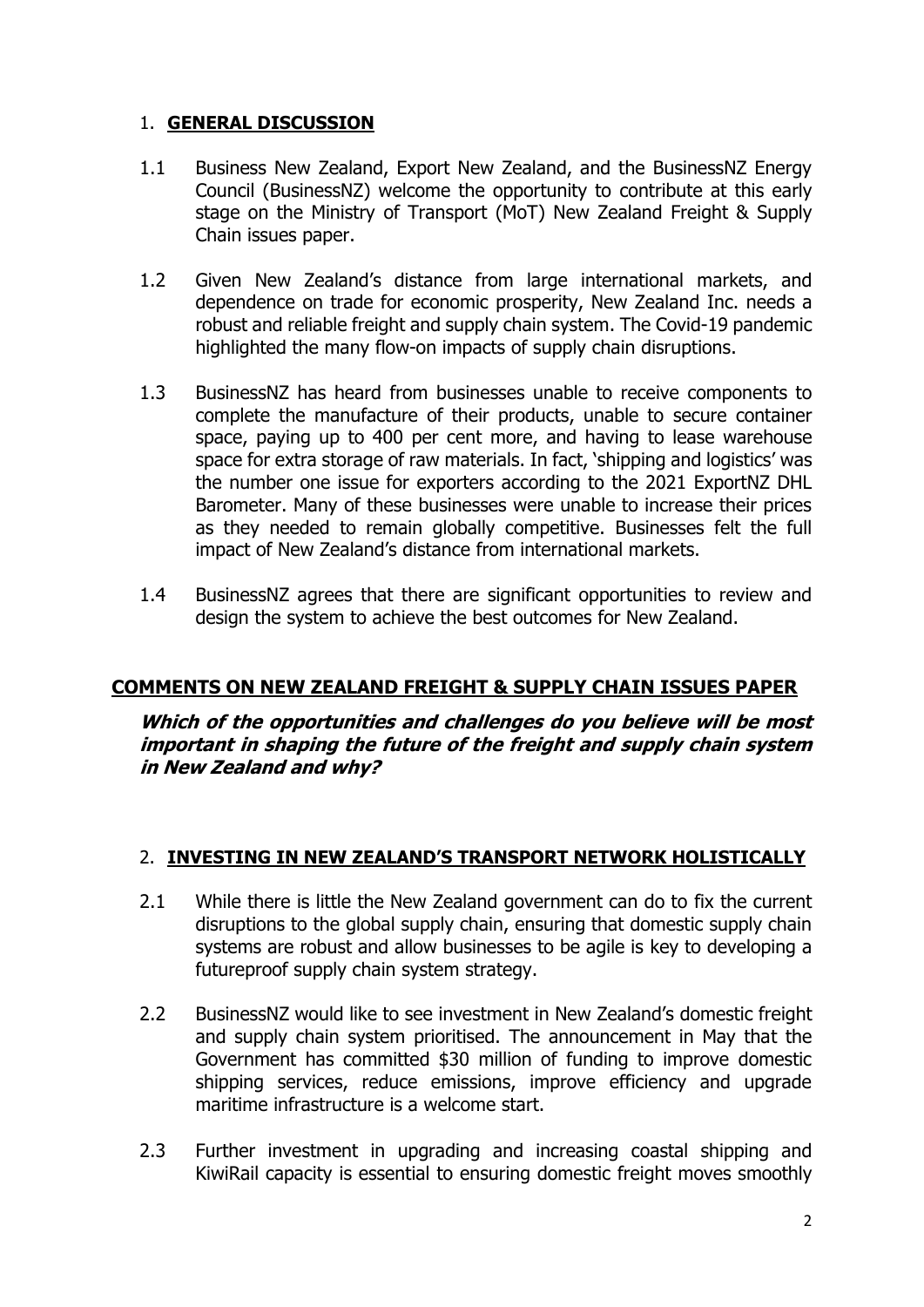regionally is vital to building a robust domestic supply chain. New Zealand ports have become adept at dealing directly with international lines. For coastal shipping to work efficiently, ports will need to develop the infrastructure and capacity capable of handling the extra movements the double-handling of containers will create. BusinessNZ understands that currently, no New Zealand ports are equipped for coastal-to-international shipping transfers.

- 2.4 More coastal shipping and rail capacity would help increase the resilience of the supply chain and help regional ports to get goods to market. Investment in infrastructure such as freight hubs and greater port capacity would unlock multi-modal options. Having capacity in these modes is likely to become more important as incentives to decarbonise increase.
- 2.5 But no one mode of transport should be relied upon in a dominant way. As Covid has shown us, all modes of transporting freight are fragile and vulnerable, and therefore we must utilize all options available to us when it comes to transporting goods.
- 2.6 New Zealand needs to ensure it has a balance of options both domestic and international for transporting goods in the most cost and time-effective way, while also ensuring the process emits as little carbon emissions as possible. MoT's strategy needs to support a range of supply chain options and ensure these options are fit for purpose for appropriate use – that means improving air and sea freight capabilities, and also ensuring that the road and rail options are also available to businesses transporting goods domestically.

#### 3. **LABOUR SHORTAGES**

- 3.1 BusinessNZ agrees with the Ministry's statement in the issues paper that "There have been chronic labour shortages in parts of the freight sector, which will require more collaborative and longer-term planning across employers, unions, and government to ensure the right conditions to build a sustainable labour force" [pq. 6].
- 3.2 Stakeholders in the supply chain system, including transport and logistics providers, importers and exporters from a range of industries, industry associations, and transport unions agreed that labour shortages are one of the top issues in the sector.
- 3.3 BusinessNZ supports the Ministry's view that making sure the sector is able to attract workers will include 'creating higher quality, higher-skilled, and safer jobs for New Zealanders, and ensuring an adaptable workforce through further education and training' [pg. 40]. Both industry and government need to work in partnership to ensure that the pipeline of talent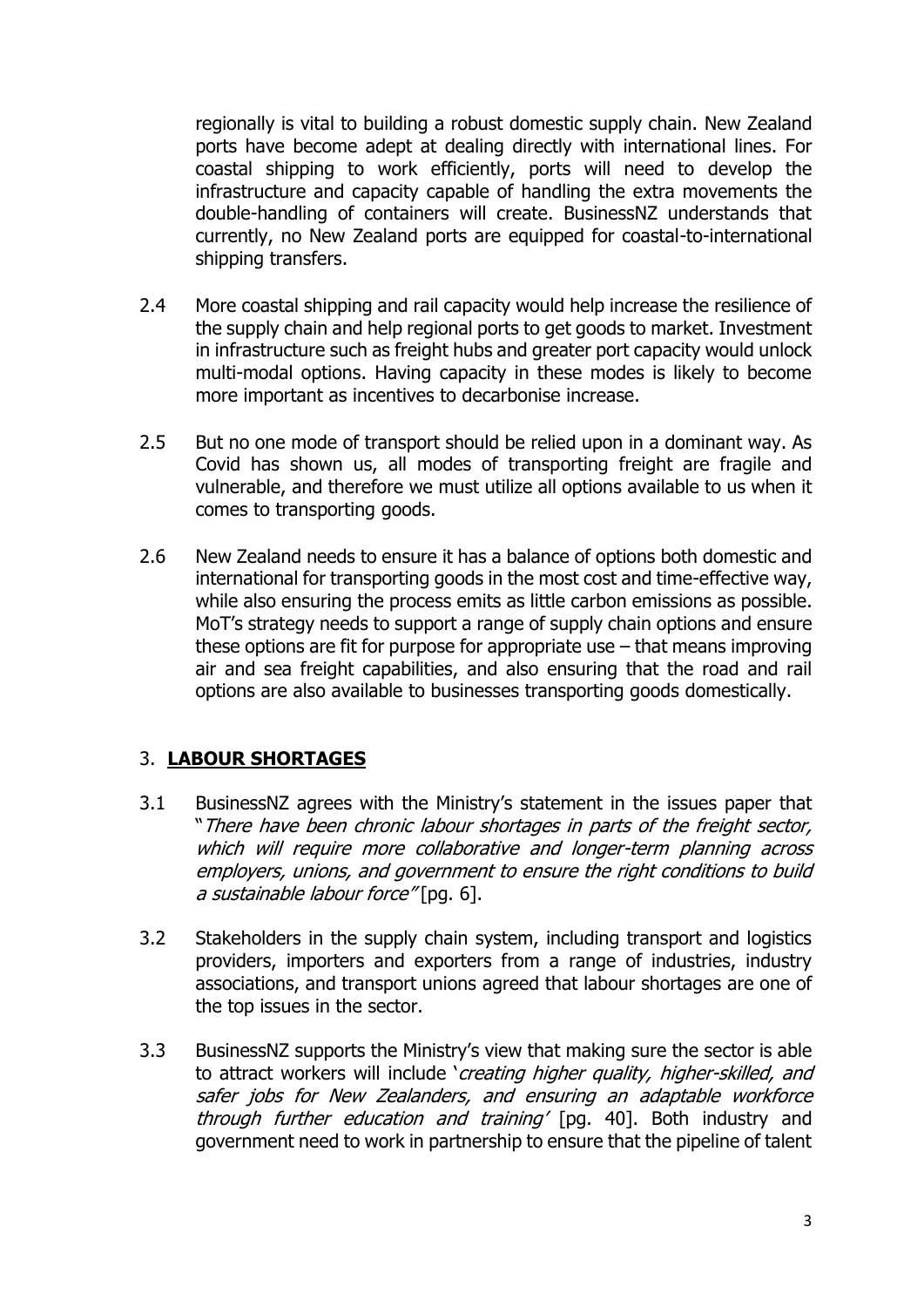for these roles is available by making training in these roles attractive and accessible.

- 3.4 Immigration is a vital part of New Zealand's labour market. The current direction of travel for immigration settings is a focus on accepting skilled immigrants rather than unskilled immigrants (from July, this would be as defined by being paid the median wage.) While immigration for jobs paying below that level will become harder, this is where most of the labour market demand is. Because a job pays below the median wage does not make it non-essential. Classifying such jobs as unskilled with immigration more difficult will simply add to the freight sector's problems.
- 3.5 Like many industries, the freight and supply chain system relies on a simple, clear, sustainable immigration system to help to fill its labour force. Internationally, there is a sustained and ongoing shortage of highly skilled workers both globally and throughout New Zealand in the freight and logistics industry. New Zealand's immigration policy needs to support the attraction of migrant workers in this field.

#### 4. **PORT OWNERSHIP AND PRODUCTIVITY**

- 4.1 BusinessNZ agrees with the Ministry's assertion that '*Our freight system will* have to be more productive and efficient to clear the higher volume peaks brought by larger ships. Improving the system in this way will also maintain New Zealand's attractiveness to international lines, which strengthens the resilience of our international connections' [pq. 35].
- 4.2 New Zealand's supply chains have undoubtedly been affected by the global Covid-19 pandemic and continue to be affected by international affairs. However, businesses and stakeholders have commented that there were supply chain issues long before the Covid-19 pandemic hit our shores. The supply chain system 'scraped by' thanks to the strong collaboration between the various parties involved. Increasingly, the system has struggled with growing volumes, but without the new resources and investment to cope with the rising demand.
- 4.3 The high level of local authority port ownership amongst New Zealand ports could be leading to inefficient investment in ports for parochial reasons. A mixed ownership model, where ports are more commercially operated, such as the port of Tauranga, has resulted in increased productivity. However, encouraging local councils to give up their commercial activities voluntarily, without either covert or overt pressure from central government may be difficult.
- 4.4 BusinessNZ advocates for movement and streamlining of infrastructure projects that are of National significance in building capacity and resilience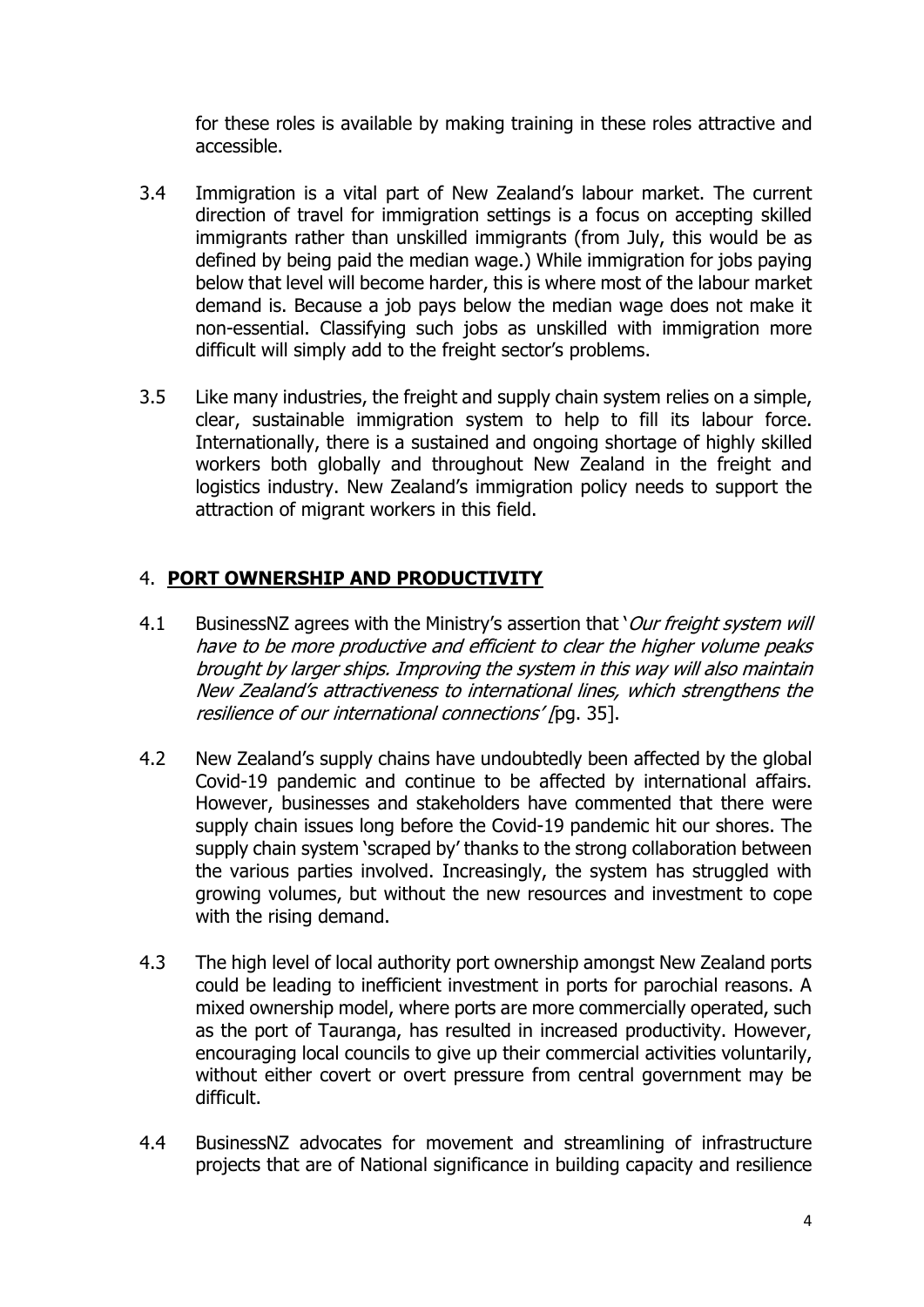to New Zealand's supply chain. Projects such as the Stella Passage Project in the Port of Tauranga should be fast-tracked through the resource consent process and red tape should be cut given the benefits to the supply chain system. This was recently highlighted in the 30-year Infrastructure Strategy from the NZ Infrastructure Commission which noted that approval for key infrastructure projects in New Zealand faces more widespread appeals than almost all other OECD countries.

#### 5. **CLIMATE CHANGE**

- 5.1 BusinessNZ agrees with the Ministry's assertion that *`Ports, airports, and rail* will need to decarbonise their operational emissions. This will require significant investment in current and new infrastructure, certainty around government investment and the future of our port system, and certainty around future energy supplies' [pq. 27].
- 5.2 Many of the actions New Zealand must take to achieve emissions budget levels will be made by the private sector. Businesses will have to change their behaviour, make new investments with different criteria, and take the commercial risk that will arise from the quest to meet the emissions budgets.
- 5.3 BusinessNZ believes that a strategic approach to decarbonising the freight and supply chain is important, however, we must be wary of `betting the house' on any one technology or method. The Government should be careful about picking winners.
- 5.4 The Government should focus on creating an outcome-based regulatory environment that enables the private sector to innovate and forge a marketled path to 2050. We must allow for flexibility on how to decarbonise the New Zealand economy. The Government should not be too prescriptive.
- 5.5 Robust trialling, piloting, and clear policy frameworks will level the playing field for technology development and adoption and help increase our options in the face of uncertainty. The Emission Trading Scheme should be allowed to do its job and other interventions should follow only where there is a clearly articulated positive net benefit.
- 5.6 A strategy for the New Zealand freight and supply chain sector should represent an informed, sequenced, and holistic approach developed jointly by the relevant government agencies, the private sector and the relevant communities.
- 5.7 The most value to New Zealand will be gained by using this model to move boldly and smartly together to engage effectively with many diverse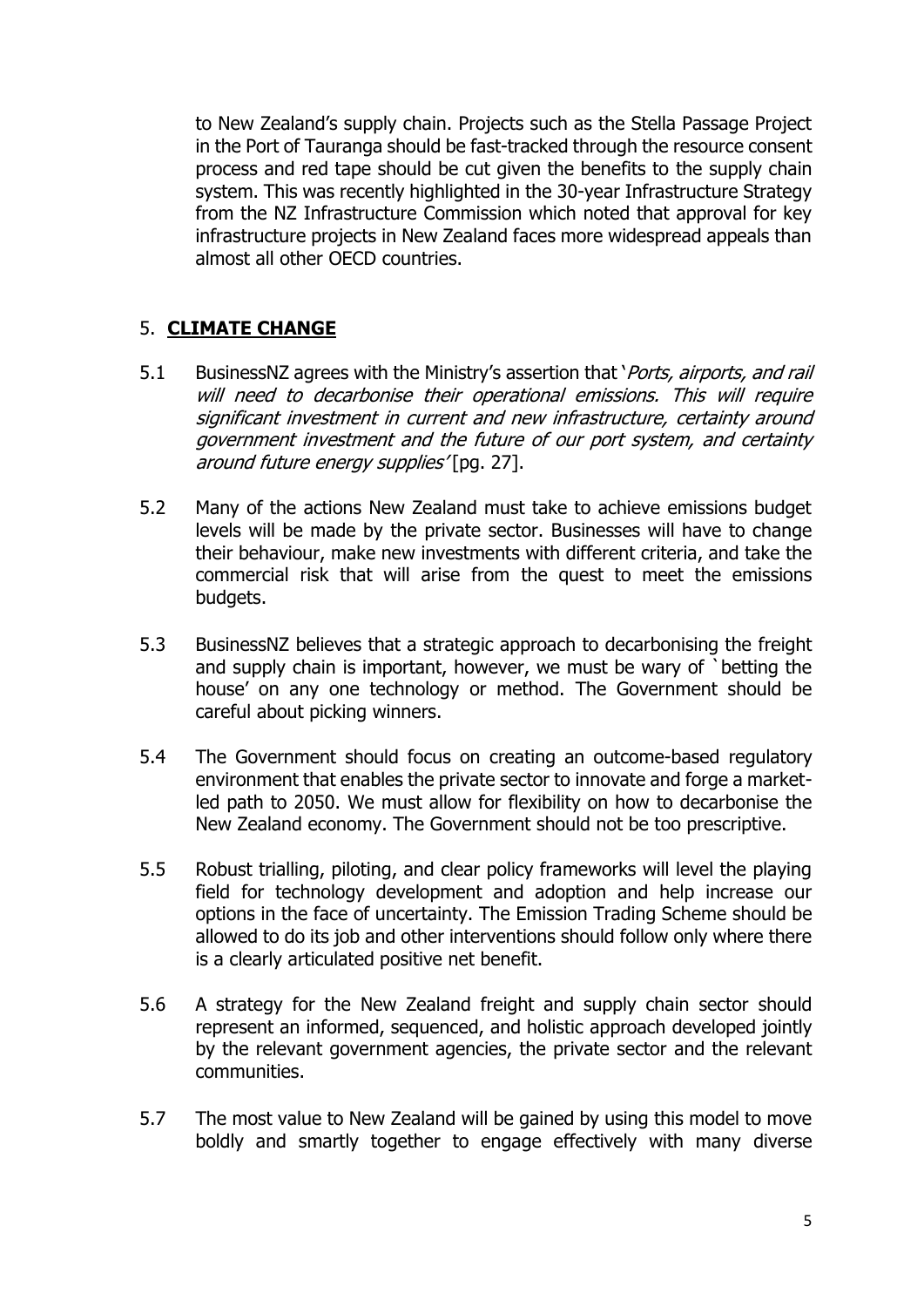stakeholders during the energy and transport system transition. We need to take a strategic approach to reducing transport emissions.

- 5.8 The Sustainable Business Council's (SBC) Low Carbon Freight Pathway<sup>1</sup>, reflected in the Climate Change Commission's final advice, has established the feasibility of halving emissions by 2030 and net zero for the sector by 2050. The Freight Group includes leaders from nine New Zealand companies committed to low carbon freight: Countdown, Fonterra, Lyttelton Port Company, New Zealand Post, Ports of Auckland, Swire Shipping, The Warehouse Group, TIL Logistics Group and Toll.
- 5.9 The Pathway models horizons for decarbonising freight based on reducing emissions by optimising the use of existing vehicles, replacing fossil fuels with biofuels, and ultimately eliminating internal combustion engines. The Pathway shows an ambitious emissions reduction goal for freight, 35% by 2035 as committed to in the Emissions Reduction Plan, is achievable if work starts now. Actions need to be developed now, in the first emissions budget period, to enable investment decisions fuel switching options (e.g. biofuels, electrification, hydrogen, etc.) will require investment decisions to be made in the following years.

## 6. **DIGITALISATION OF TRADE**

- 6.1 BusinessNZ supports MoT's sentiments regarding the benefits of paperless trade. We believe there is a massive opportunity to help exporters make significant gains in productivity, transparency, and predictiveness through the adoption of a paperless-documentation system for trade.
- 6.2 A New Zealand Institute of Economic Research (NZIER) paper in 2021 cited potential cost savings in APEC economies of between 15 per cent and 45 per cent, depending on the development stage of digital trade initiatives in the economy.<sup>2</sup>
- 6.3 There is an important opportunity to work with other countries and economies through New Zealand's bilateral and multilateral free trade agreements, and even the US-led Indo-Pacific Economic Framework, to improve the movements of goods cross-border. Paperless documentation trade systems will be particularly important to supporting faster transfers at ports and this would require New Zealand's ports to have the adequate technology and infrastructure to handle paperless processes.
- 6.4 BusinessNZ supports a transition to a paperless documentation trade system and believes New Zealand should be an early adopter to then lead the conversation at the APEC level. Any investment or redevelopment of New

<sup>&</sup>lt;sup>1</sup> Sustainable Business Council. (2021). Low Carbon Freight Pathway Report.

<sup>&</sup>lt;sup>2</sup> NZIER. (2021). Digital trade is the way forward. A report for TradeWindow.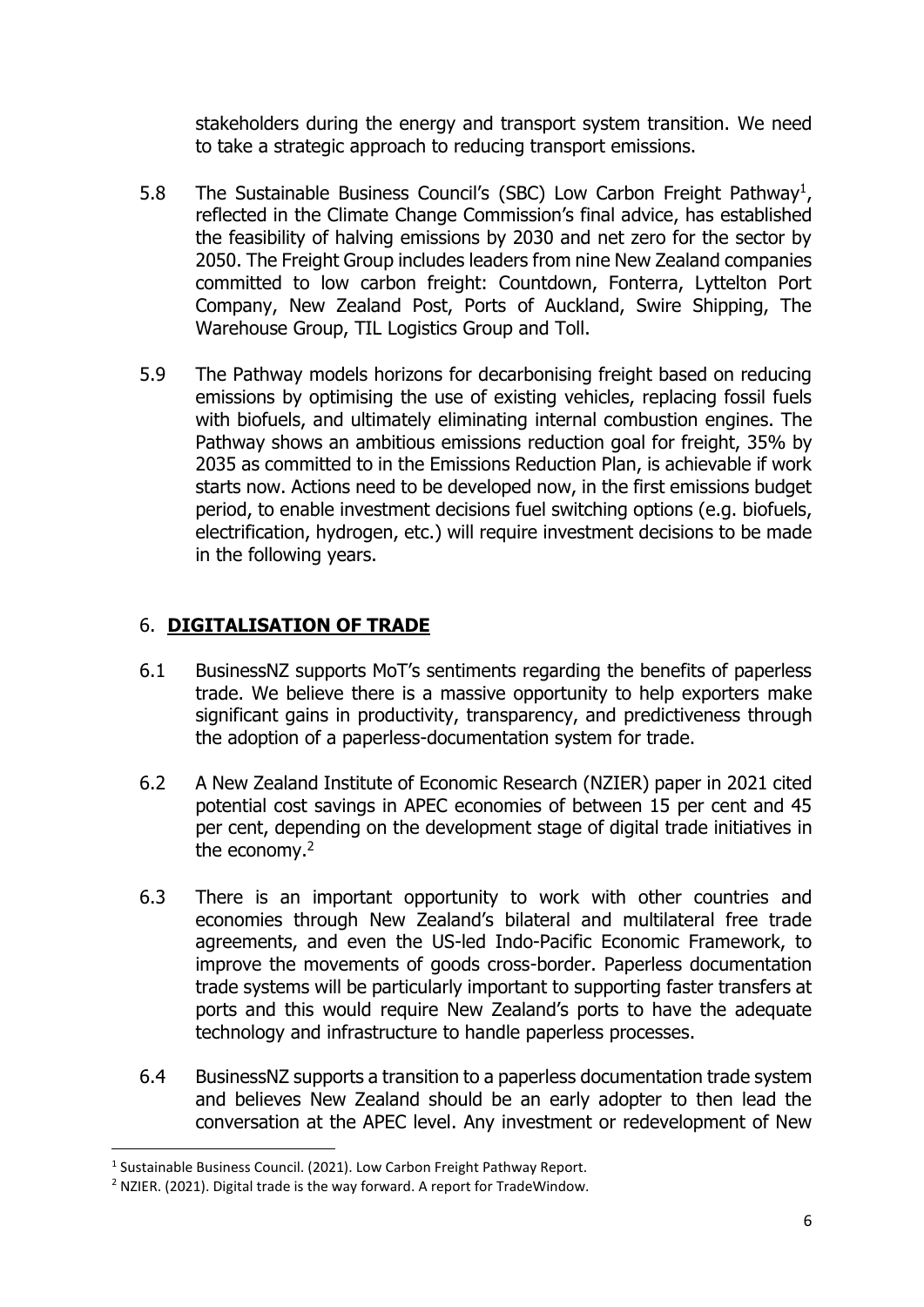Zealand's ports must include investment in digital technology able to support and facilitate businesses, logistics companies, and the ports themselves transitioning to a paperless system.

### 7. **PLANNING FOR THE FUTURE**

- 7.1 New Zealand is not a small country. We are a large country with a small population. How big do we want to be by 2050 and are we planning for sustainable growth? Bigger populations lead to economies of scale and increased investment in infrastructure and logistics. The OECD suggests that Australia's scale more than compensates for the adverse effects of distance from markets.
- 7.2 BusinessNZ advocates for any long-term freight and supply chain strategy to factor in the growth of New Zealand's domestic population and invest accordingly. A larger domestic population would lead to more demand and would put pressure on the existing supply chain system. Investment in our supply chain networks needs to follow the population growth to keep up with increasing demand.
- 7.3 BusinessNZ would suggest hosting workshops on this area of work with targeted groups, businesses, and individuals. BusinessNZ is happy to assist the Ministry in engaging businesses and associations where possible.